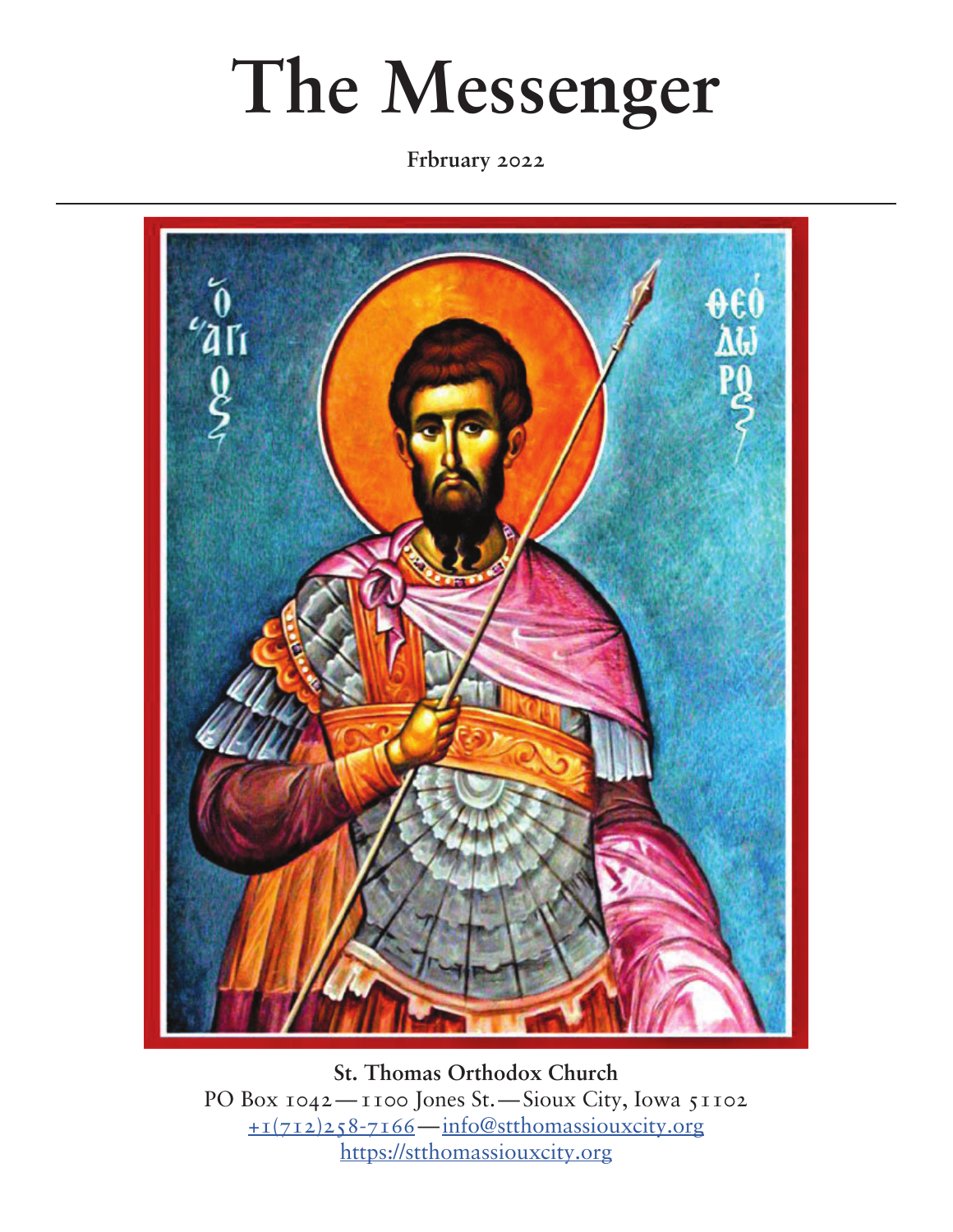

Scan this code with your smartphone to access [your own personalized](https://stthomassiouxcity.churchtrac.com)  [church Web page!](https://stthomassiouxcity.churchtrac.com)

### **Our Mission**

St. Thomas Orthodox Church is a community of Christians who proclaim the fullness of the Gospel of Jesus Christ as handed down by the Apostles. We are committed to bringing the Light of Christ to all of Siouxland in thought, word, and deed. At St. Thomas Orthodox Church, you will find Holy Orthodoxy—ancient and alive.

### **Weekly Schedule**

| <b>Sundays</b>   | Orthros & Divine Liturgy | 09:00 |
|------------------|--------------------------|-------|
| Wednesdays       | Daily Vespers            | 18:00 |
| <b>Saturdays</b> | <b>Great Vespers</b>     | 18:00 |

#### **February Birthdays**

| Jaxson Ameen   | 16 Carson Kirwan        |
|----------------|-------------------------|
| 10 Mike Jacobs | 23 Scott Haberer        |
| 12 Kane Yanney | 26 George Stickney, Sr. |

If your birthday is in February but is not listed here, please let Fr. Peter so know we can update our records.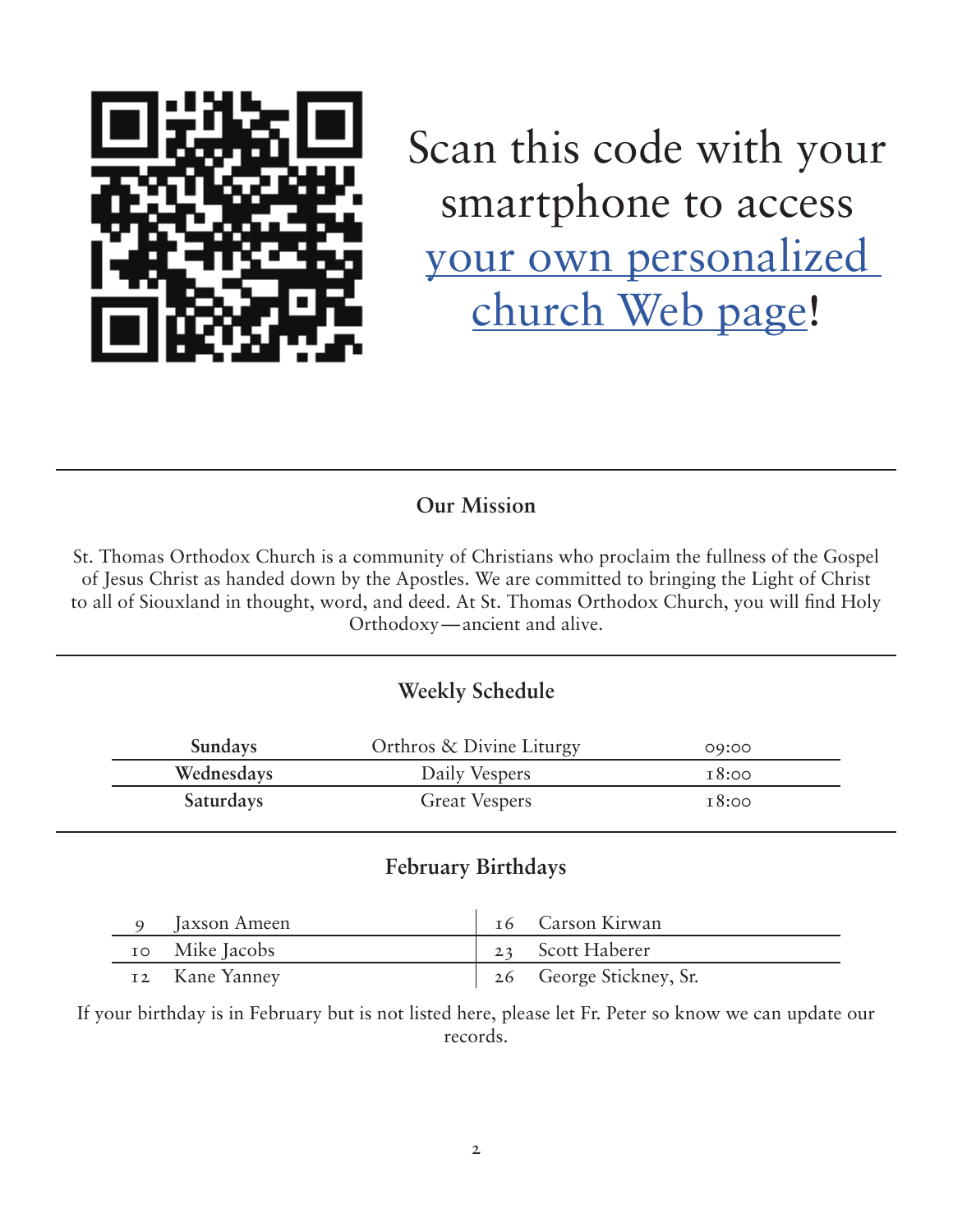### What Is the Triodion?

During the three week pre-Lenten season, the Church prepares us for repentance. She urges us to prepare ourselves through gradual diet modification and instructing us with themes of humility, judgment, repentance, and forgiveness. The period is bounded by four Sundays.

#### 1. **[February 13](https://www.antiochian.org/liturgicday/3002): Publican and the Pharisee** *(Luke 18:10–14)*

This Sunday emphasizes humility as a key attitude for repentance. The Greek word for repentance is *metanoia*, which means a change of mind. To repent, we must not boast of our spiritual feats but humble ourselves like the Publican who longs for a change of mind. We are called to learn this secret of the inward poverty of the Publican rather than the self-righteousness of the Pharisee who is convinced of his perfectness and not open to change because of his pride. There is no prescribed fasting for this week.

#### 2. **[February 20](https://www.antiochian.org/liturgicday/3009): Prodigal Son** *(Luke 15:11–32)*

This Sunday teaches us about our need to return from exile. This parable shows us the mercy of the Father who with open arms receives his son, whose behavior he does not return, but is joyous of his return home. We are encouraged to examine ourselves in the period of Lent to purge ourselves of sin and "come home."

The week that follows is called Meat Week (Κρεατίνη) as it is the last week we are to eat meat. In the villages of Greece this was the traditional week to slaughter the family pig; the leftovers were smoked to be eaten after Pascha. The normal rule of fasting are applied to this week: fast on Wednesday and Friday.

Saturday of this week is the first Saturday of Souls where those who have fallen asleep in the hope of resurrection and eternal life are remembered at a special "Saturday of the Souls" service. Parishioners bring small dishes of kollyva to the church and submit a list of first names of deceased ones to the priest. We commend to God all those who have departed before us who are now awaiting the Last Judgment. This is an expression of the Church's love. We remember them because we love them.

#### 3. **[February 27](https://www.antiochian.org/liturgicday/3016): Judgment (Meat-fare) Sunday** *(Matthew 25:31–46)*

This Sunday emphasizes the Last Judgment. We are reminded of our individual responsibility for love. We are encouraged not to eat meat this week, but we can eat eggs, cheese, and other dairy products.

#### 4. **[March 6:](https://www.antiochian.org/liturgicday/3023) Forgiveness (Cheese-Fare) Sunday** *(Matthew 6:14–21)*

This Sunday emphasizes forgiveness and how we must forgive others if God is to forgive us so we can break the chains of sinful tendency which we inherit from Adam and Eve. This is the last day of preparation as the traditional Lenten fast begins on the following day where no meat, dairy, or eggs are to be eaten according to the church tradition.

#### 5. **[March 7:](https://www.antiochian.org/liturgicday/3024) Great Lent Begins**

Great Lent is the period that the Church has in her wisdom set aside for us to intensify our own spiritual growth through fasting, prayer, and worship. If you follow the Church guidelines on fasting, make time to attend the services, and intensify your own prayer life, you will be rewarded with a greater closeness to God.

*Adapted from [the Rev. Dn. Charles Joiner](https://orthodoxwayoflife.blogspot.com/2010/01/what-is-triodion.html)*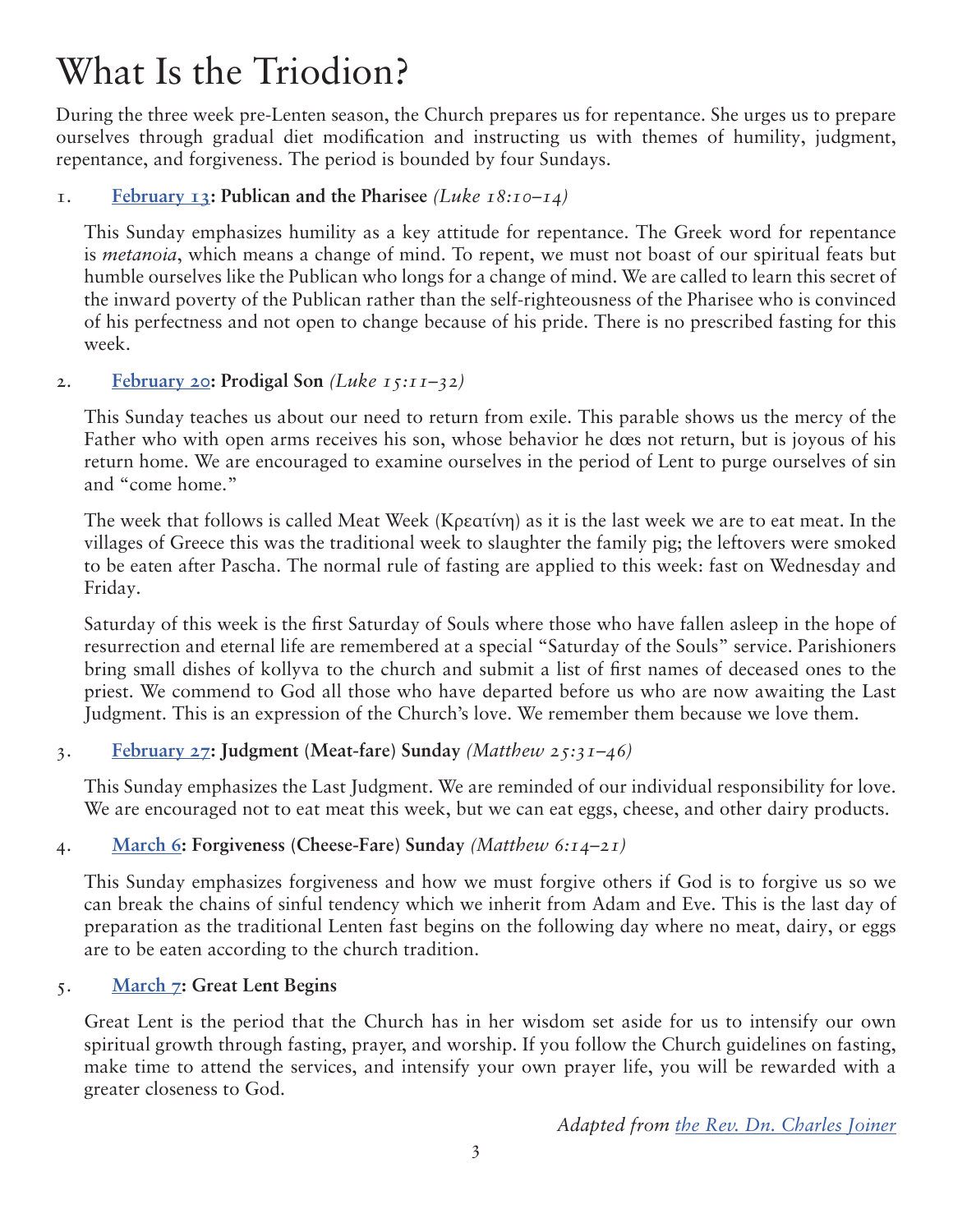### St. Thomas on the Internet

Check out our Web site at<https://stthomassiouxcity.org> as well as our other pages:

| Facebook:                 | https://www.facebook.com/St.ThomasOrthodoxChurchSC/      |
|---------------------------|----------------------------------------------------------|
| Siouxland Orthodox Group: | https://www.facebook.com/groups/689850188457371/         |
| Instagram:                | https://www.instagram.com/sathorch/                      |
| SoundCloud:               | https://soundcloud.com/sathorch                          |
| Twitter:                  | https://twitter.com/sathorch                             |
| YouTube:                  | https://www.youtube.com/channel/UCIkvjWIH3zMELHkelZ36kRA |

### **In Memoriam**

Remembering those who reposed in the month of February

Mike Bashara, Charles Butrous, James C. Abdo, Sr., Christina M. Rice, Emily S. Alberts, George S. Murad, Mary A. Jackson, Lawrence B. Reiling, Tillie Helmers, Marian W. Murad, James Yanney, Robert (Bob) Jackson, Lawrence (Larry) Corey

### **Ladies Club**

The Ladies had their meeting on January 4th, at 6:30 p.m. at 3800 Glen Oaks Blvd. We had election of officers. The new officers are: Judy Stevens—President, Julie Kinnaman—Vice-President, Jane Kirwan—Secretary, and Theresa Muhe—Tresurer. We approved a motion to give \$1,000 to St. Thomas for the Benevolence Fund along with \$750 to reimburse for the fridge repair and a \$200 donation for Clarice David to reimburse or for her use for repairs. Theresa wrote a check out for that. We are still working on a project that we could do that the whole parish could help with to get St. Thomas' name out there.

*Judy Stevens*

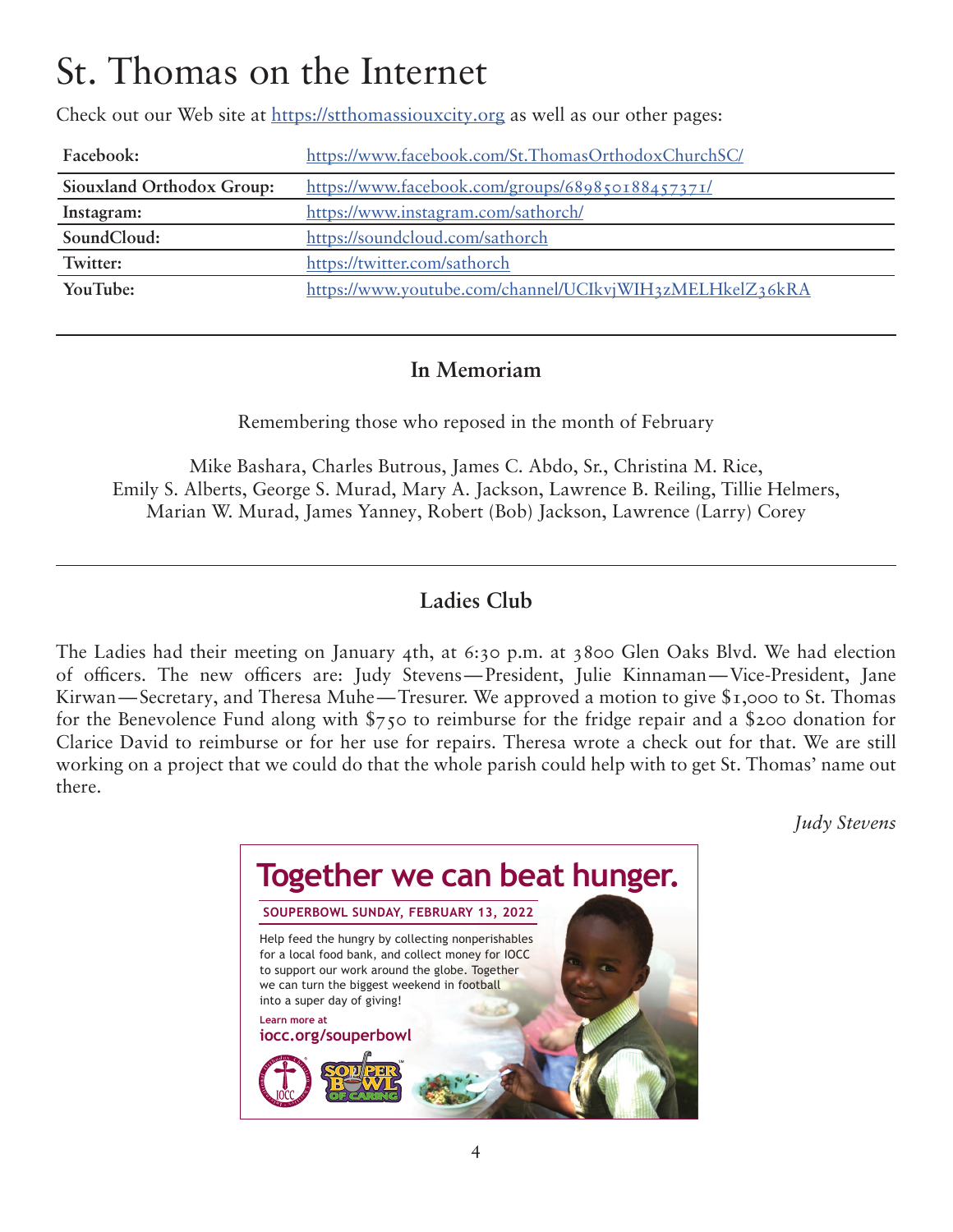### Message from the Parish Council Chairman

As the newly elected Chairman of the Parish Council for 2022, I am both honored and grateful for this opportunity to serve our Lord and the members of St. Thomas Orthodox Church.

Having been baptized in this church more than 70 years ago, I am honored to carry on the tradition of my family in service to this parish. My great grandfather, Joseph Skaff, was a founding member of our church and my grandparents, mother, uncles, aunts, and cousins have served in a variety of roles over the last 100 years. Having spent most of my life outside of Sioux City, I am grateful to be back and able to contribute my time and energy to support this very special place of worship that has been preserved for over a century.

Regrettably, we have a number of challenges before us. St. Thomas, like nearly every church in Siouxland and throughout the country, is struggling with decreased attendance. The Parish Council is committed to address the issue this year and plan to develop and implement various actions to not only stabilize our numbers but, hopefully grow them. It will not be an easy task and requires the assistance of the entire church family.

Despite the obstacles we have faced, a number of good things have been accomplished over the last few years which we should point to the resiliency of our congregation. First, the Parish Council approved a balanced budget for 2022. We have been able to control our spending in line with our pledges and other income as to not dip into our savings accounts for the last 3 years. We forecast the same will be true of 2022. Next, we have been able to do major projects to our church building without any borrowing. Those include:

- 1. Stabilization of our foundation on the east side of the building.
- 2. Repairing the bell tower façade.
- 3. New boilers and chiller pump for our heating and cooling systems.
- 4. New floors in the Nave, fellowship hall, and kitchen.
- 5. New fabric and padding for the pews.
- 6. New insulation around all heating and cooling pipes in the fellowship hall.
- 7. Repair of all radiators throughout the church building.
- 8. Re-staining the front door.
- 9. Painting the kitchen and replacing all missing tiles on the walls.

Also, our Cemetery Committee, led by Pat and Cathy Corey, continues to maintain a truly beautiful place for our departed. The grass is always green and perfectly trimmed and our Chapel was re-stained last year. Our cemetery is self-sustaining and is in good financial shape. We should be very proud of this unique amenity that our church has created and maintained so well.

In closing, I invite you to share your ideas, thoughts and concerns with me at any time. My email is [brienzo24@yahoo.com](mailto:brienzo24@yahoo.com) and my cell phone is  $(712)899 - 0135$ .

*Frank Brienzo*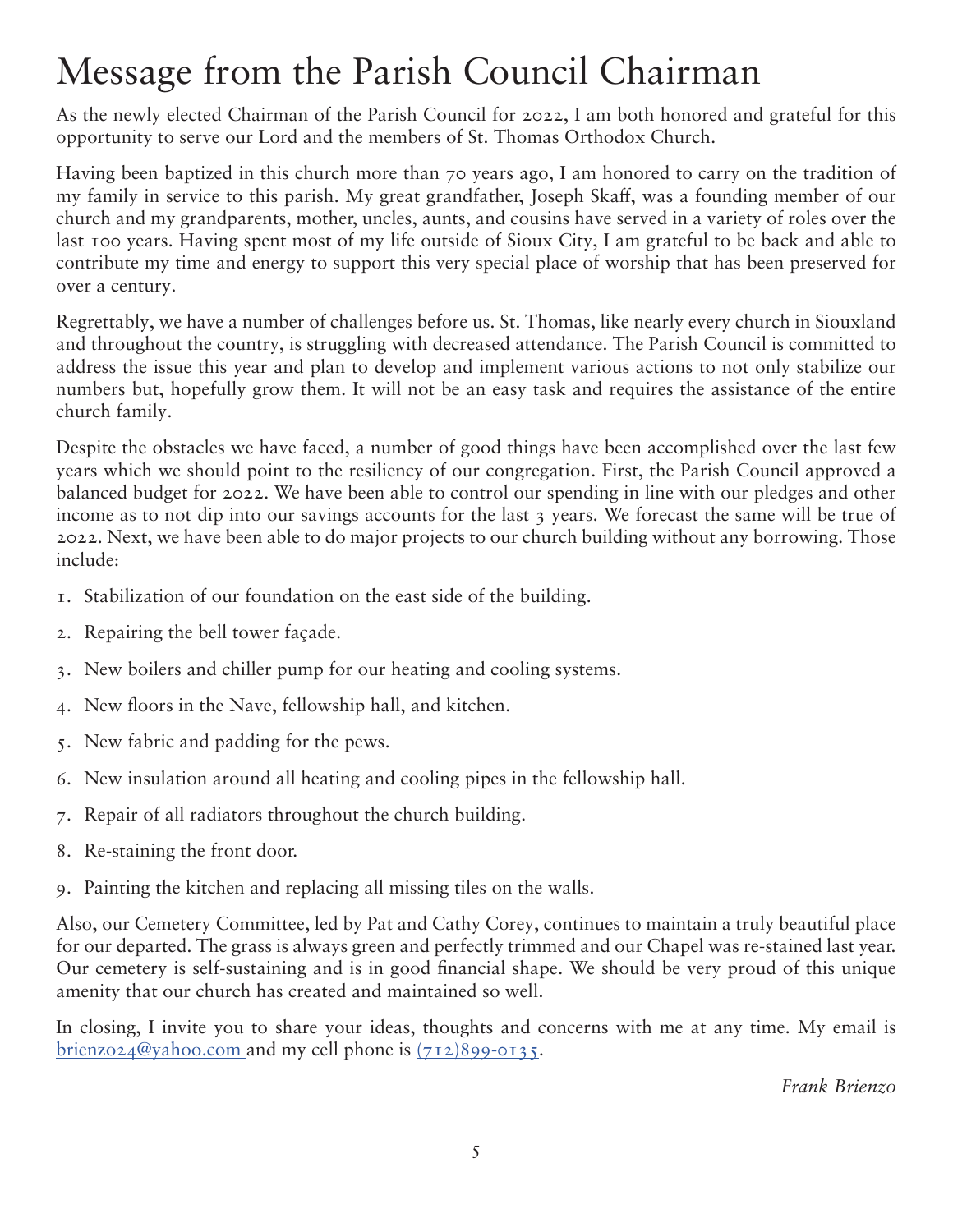## Parish Council Minutes 2021-12-08

Father opened with a prayer and called the meeting to order at 7:00 p.m. on December 8th, 2021. Those present were George Stickney, Ed Bottei, Manoj Virrippil, Frank Brenzo, and Judy Stevens.

Minutes from the November meeting and the committee reports were all present. Judy made a motion to accept the reports Frank seconded and they were approved. Fr. Peter mentioned that Clarice David was still in the hospital. Date for the Annual Parish Meeting is January 9th and the first Parish Council meeting will be on January 12, 2022.

Father gave the schedule for the Christmas Services. We will have the Royal Service at 10:30 a.m. on Friday, December 24th, and Christmas Orthos and Divine Liturgy at 10:00 p.m.. Holy Trinity will have Vesperal Divine Liturgy at 6:00 p.m. on December 24th and have Christmas Divine Liturgy at 8:30 a.m. on December 25th.

A budget for 2022 was presented as well as what to do with the funds in the "Dinner" account. Both of these items were tabled till January 2, 2022 when we would have definite figures to work with.

George moved and Father seconded to adjourn the meeting at 8:25PM.



### It's Hockey Time for St. Thomas!

Join us Saturday, March 5th, for a night of fun! We have an awesome discount rate of \$10 per ticket, and **family/friends are welcome to join**! Sign up in the parish hall (or shoot us a message) by February 20th to reserve your tickets! Don't miss the action (or the surprises)! Please give cash or check (payable to St. Thomas) to Judy or Erica.

There is Divine Liturgy scheduled for that morning, so there will be NO Great Vespers that evening, and everyone can be there for the puck drop!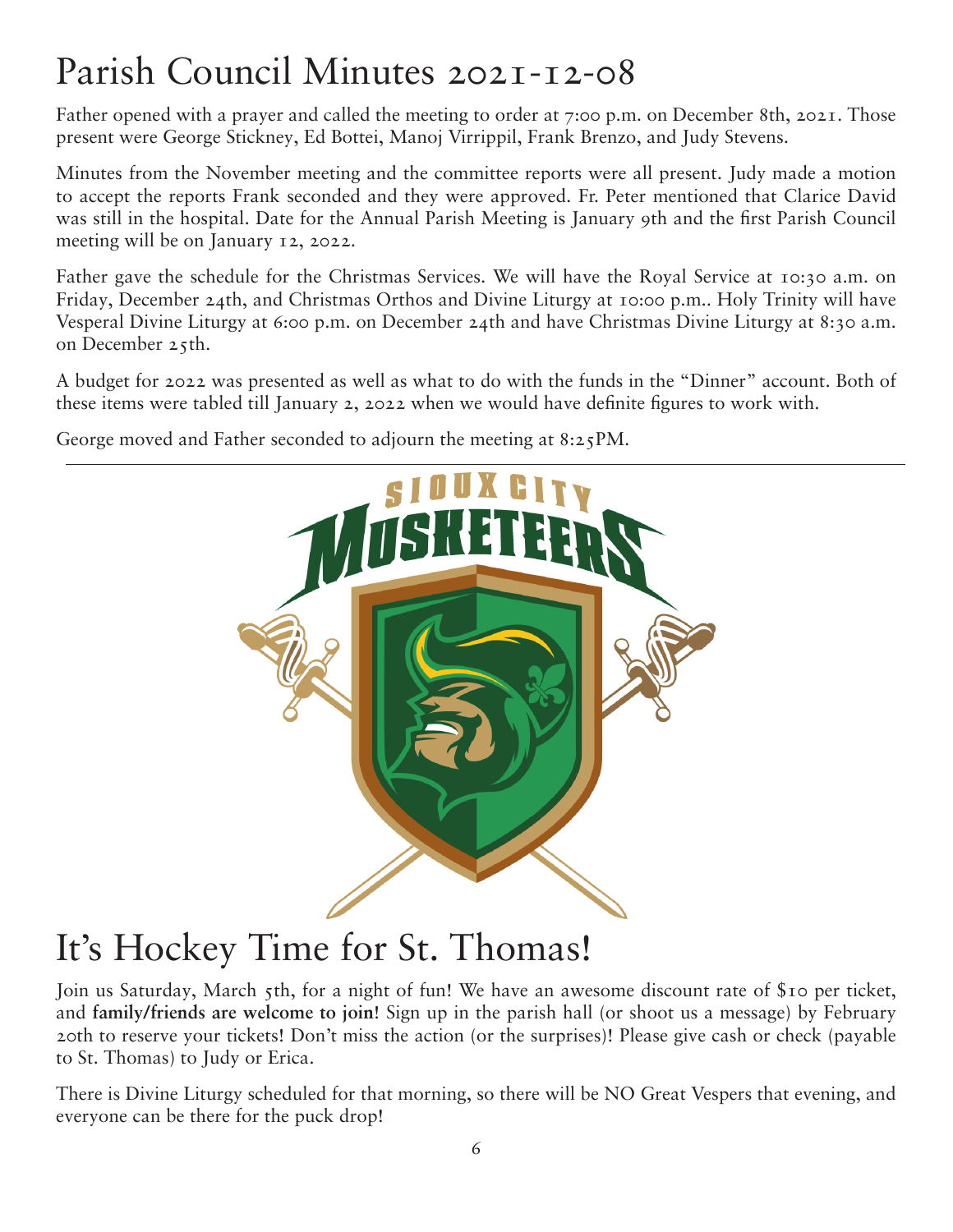### **Treasurer's Report – December 2021**

| <b>Income</b>       |                                  |               |
|---------------------|----------------------------------|---------------|
|                     | 2021 Pledges                     | 6,532.90      |
|                     | <b>Miscellaneous</b>             | 762.67        |
|                     | <b>Other Donations</b>           | 5,120.00      |
|                     | Other Income                     | 9,044.34      |
| <b>Total Income</b> |                                  | \$21,459.91   |
| <b>Expenses</b>     |                                  |               |
|                     | 401 Maintenance                  | (1,230.50)    |
|                     | 402 Lawn & Snow                  | (810.00)      |
|                     | 403 Education                    | 0.00          |
| 404 Internet        |                                  | (182.09)      |
|                     | 406 Trash Pick-Up                | 0.00          |
|                     | 407 Insurance on Church Property | 0.00          |
|                     | <b>408 Church Utilities</b>      | (808.49)      |
|                     | 409 General Expenses             | (1,571.80)    |
|                     | 410 Office Expense               | (99.12)       |
|                     | 411 Copier & Copy Expense        | (91.43)       |
|                     | 412 Benevolence                  | (1,560.00)    |
|                     | 413 Transfer between Accounts    | 0.00          |
|                     | 431 Priest Base Salary           | (2,500.00)    |
|                     | 432 Priest Cell Phone            | (100.00)      |
|                     | 433 Priest Health Insurance      | (800.00)      |
|                     | 434 Priest Life Insurance        | (135.00)      |
|                     | 436 Priest IRA                   | (200.00)      |
|                     | 437 Priest Medical Expense       | (2,000.00)    |
|                     | 438 Priest Auto Allowance        | (400.00)      |
|                     | 439 Priest Auto Insurance        | (50.00)       |
|                     | 440 Priest SS & Medicare         | 0.00          |
|                     | 441 Priest Housing & Utilities   | (1,050.00)    |
|                     | 442 DOWAMA                       | 0.00          |
|                     | 451 Archdiocesan Assessment      | (599.50)      |
|                     | 460 Online Fees                  | (16.05)       |
|                     | <b>Total Expenses</b>            | $-$14,203.98$ |